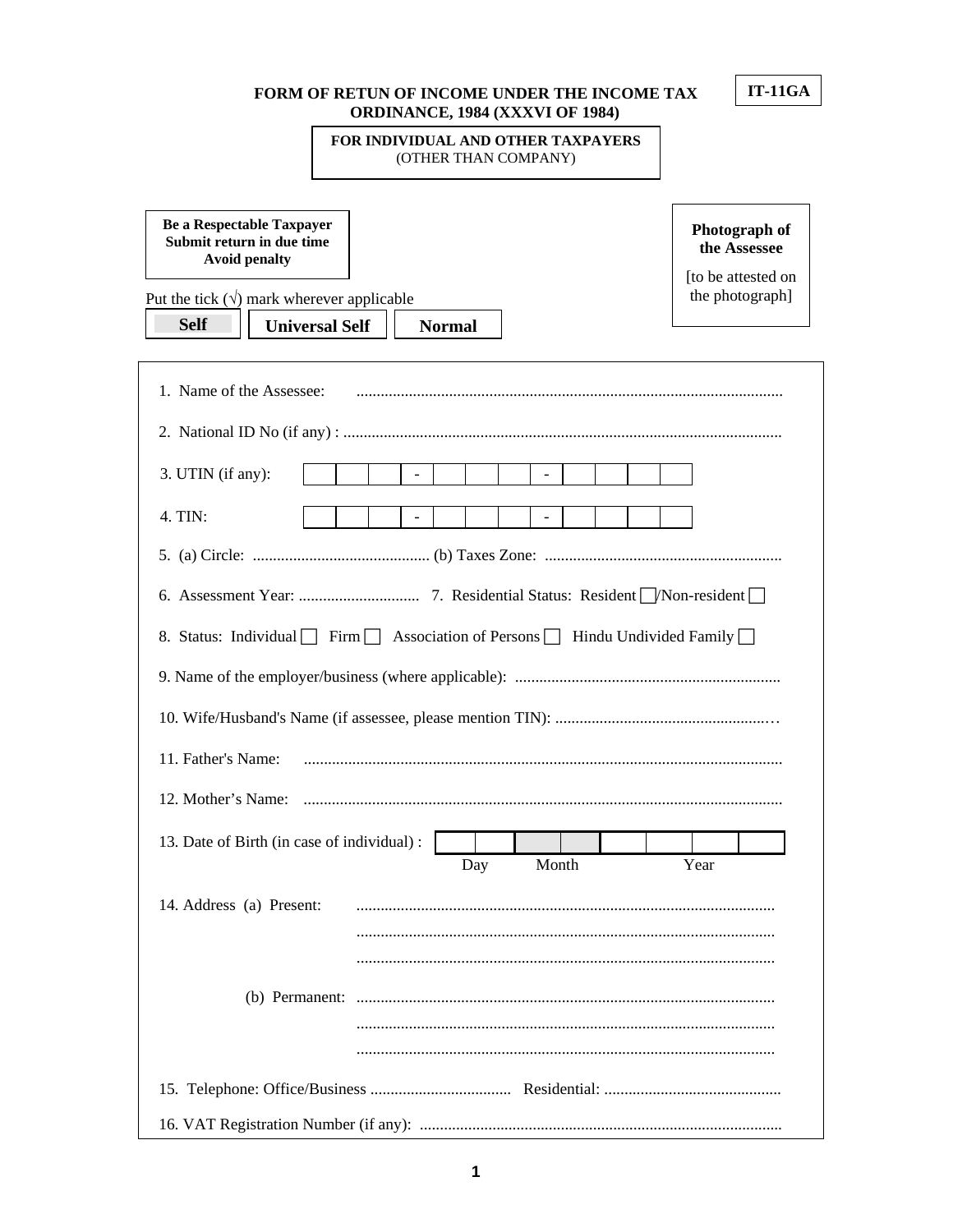### **Statement of income of the Assessee**

| Serial no.     | <b>Heads of Income</b>                                          | <b>Amount in Taka</b> |
|----------------|-----------------------------------------------------------------|-----------------------|
|                | Salaries : u/s 21 (as per schedule 1)                           |                       |
| $\overline{2}$ | Interest on Securities : u/s 22                                 |                       |
| 3              | Income from house property : $u/s$ 24 (as per schedule 2)       |                       |
| 4              | Agricultural income : u/s 26                                    |                       |
| 5              | Income from business or profession : u/s 28                     |                       |
| 6              | Share of profit in a firm:                                      |                       |
| $\overline{7}$ | Income of the spouse or minor child as applicable : $u/s$ 43(4) |                       |
| 8              | Capital Gains: u/s 31                                           |                       |
| 9              | Income from other source : u/s 33                               |                       |
| 10             | Total (serial no. 1 to 9)                                       |                       |
| 11             | Foreign Income:                                                 |                       |
| 12             | Total income (serial no. 10 and 11)                             |                       |
| 13             | Tax leviable on total income                                    |                       |
| 14             | Tax rebate: $u/s$ 44(2)(b)(as per schedule 3)                   |                       |
| 15             | Tax payable (difference between serial no. 13 and 14)           |                       |
| 16             | Tax Payments:                                                   |                       |
|                | (a) Tax deducted/collected at source                            |                       |
|                | (Please attach supporting documents/statement) Tk               |                       |
|                | (b) Advance tax u/s 64/68 (Please attach challan) Tk            |                       |
|                | (c) Tax paid on the basis of this return $(u/s 74)$             |                       |
|                | (Please attach challan/pay order/bank draft/cheque)Tk           |                       |
|                |                                                                 |                       |
|                | (d) Adjustment of Tax Refund (if any)<br>$Tk$                   | Tk                    |
|                | Total of $(a)$ , $(b)$ , $(c)$ and $(d)$                        |                       |
| 17             | Difference between serial no. 15 and 16 (if any)                |                       |
| 18             | Tax exempted and Tax free income                                | Tk.                   |
| 19             | Income tax paid in the last assessment year                     | Tk.                   |

#### **Statement of income during the income year ended on ....................................................**

*\*If needed, please use separate sheet.* 

### **Verification**

 I ........................................................... father/husband ........................................................ UTIN/TIN: ........................................................ solemnly declare that to the best of my knowledge and belief the information given in this return and statements and documents annexed herewith is correct and complete.

| Date: |  |  |  |  |  |  |  |  |  |  |  |  |
|-------|--|--|--|--|--|--|--|--|--|--|--|--|

Signature

(Name in block letters) Designation and Seal (for other than individual)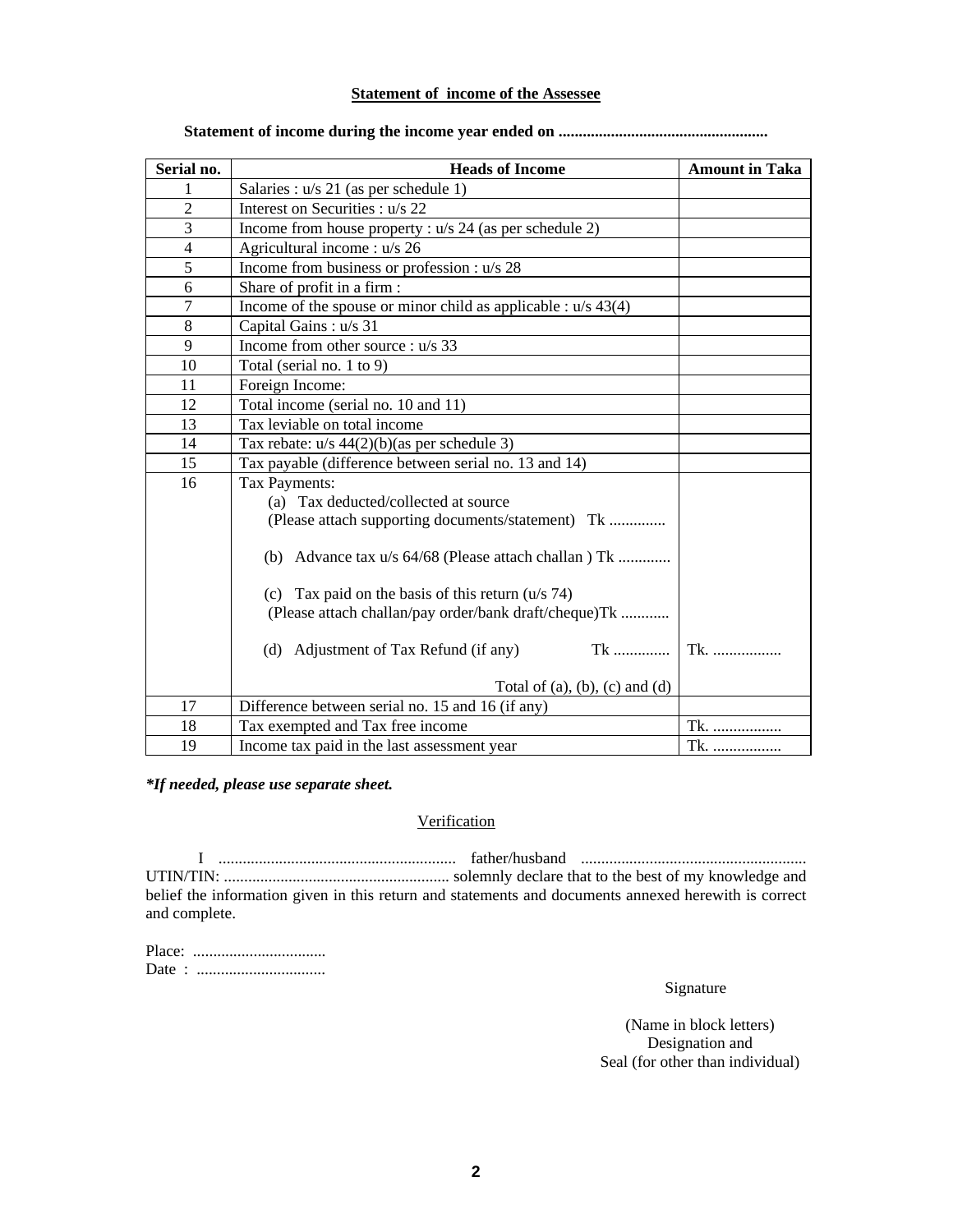| SCHEDULES SHOWING DETAILS OF INCOME |  |  |  |  |
|-------------------------------------|--|--|--|--|
|-------------------------------------|--|--|--|--|

**Name of the Assessee: ................................................................. TIN - -** 

## **Schedule-1 (Salaries)**

| Pay & Allowance                          | Amount of<br>Income<br>(Tk.) | Amount of<br>exempted income<br>(Tk.) | Net taxable<br>income<br>(Tk.) |
|------------------------------------------|------------------------------|---------------------------------------|--------------------------------|
| Basic pay                                |                              |                                       |                                |
| Special pay                              |                              |                                       |                                |
| Dearness allowance                       |                              |                                       |                                |
| Conveyance allowance                     |                              |                                       |                                |
| House rent allowance                     |                              |                                       |                                |
| Medical allowance                        |                              |                                       |                                |
| Servant allowance                        |                              |                                       |                                |
| Leave allowance                          |                              |                                       |                                |
| Honorarium / Reward/Fee                  |                              |                                       |                                |
| Overtime allowance                       |                              |                                       |                                |
| Bonus / Ex-gratia                        |                              |                                       |                                |
| Other allowances                         |                              |                                       |                                |
| Employer's contribution to Recognized    |                              |                                       |                                |
| Provident Fund                           |                              |                                       |                                |
| Interest accrued on Recognized Provident |                              |                                       |                                |
| Fund                                     |                              |                                       |                                |
| Deemed income for transport facility     |                              |                                       |                                |
| Deemed income for free                   |                              |                                       |                                |
| furnished/unfurnished accommodation      |                              |                                       |                                |
| Other, if any (give detail)              |                              |                                       |                                |
| Net taxable income from salary           |                              |                                       |                                |

# **Schedule-2 (House Property income)**

| Location and            | Particulars                                     | Tk. | Tk. |
|-------------------------|-------------------------------------------------|-----|-----|
| description of property |                                                 |     |     |
|                         | 1. Annual rental income                         |     |     |
|                         | 2. Claimed Expenses:                            |     |     |
|                         | Repair, Collection, etc.                        |     |     |
|                         | Municipal or Local Tax                          |     |     |
|                         | <b>Land Revenue</b>                             |     |     |
|                         | Interest on Loan/Mortgage/Capital<br>Charge     |     |     |
|                         | <b>Insurance Premium</b>                        |     |     |
|                         | Vacancy Allowance                               |     |     |
|                         | Other, if any                                   |     |     |
|                         | $Total =$                                       |     |     |
|                         | 3. Net income (difference between item 1 and 2) |     |     |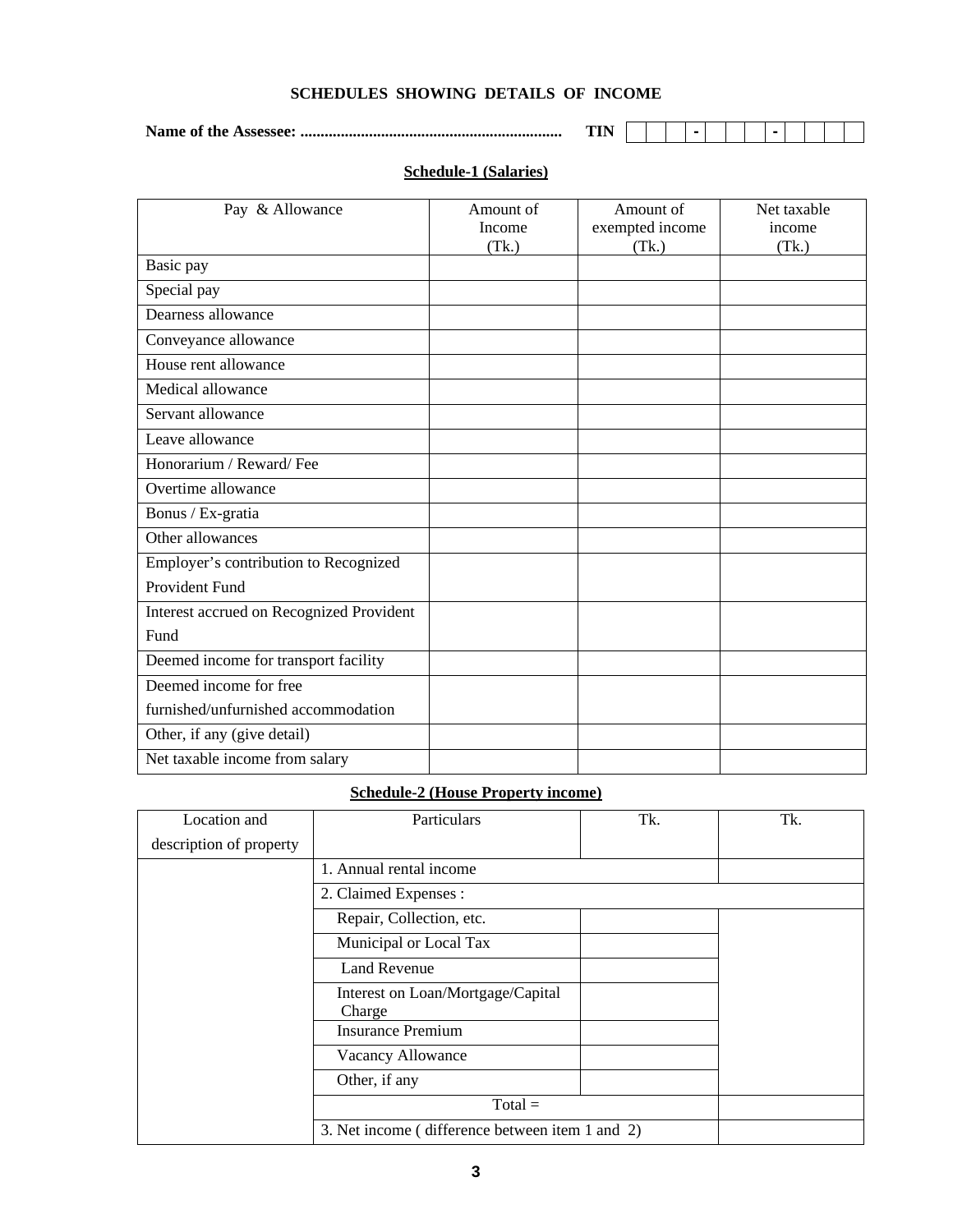## **Schedule-3 (Investment tax credit)**

| 1. Life insurance premium                                                |       |  |
|--------------------------------------------------------------------------|-------|--|
| 2. Contribution to deferred annuity                                      |       |  |
| 3. Contribution to Provident Fund to which Provident Fund                |       |  |
| Act, 1925 applies                                                        |       |  |
| 4. Self contribution and employer's contribution to Recognized Provident |       |  |
| Fund                                                                     |       |  |
| 5. Contribution to Super Annuation Fund                                  |       |  |
| 6. Investment in approved debenture or debenture stock, Stock or Shares  |       |  |
| 7. Contribution to deposit pension scheme                                |       |  |
| 8. Contribution to Benevolent Fund and Group Insurance premium           |       |  |
| 9. Contribution to Zakat Fund                                            |       |  |
| 10. Others, if any (give details)                                        |       |  |
|                                                                          | Total |  |

(Section 44(2)(b) read with part 'B' of Sixth Schedule)

*\*Please attach certificates/documents of investment.* 

# **List of documents furnished**



*\*Incomplete return is not acceptable*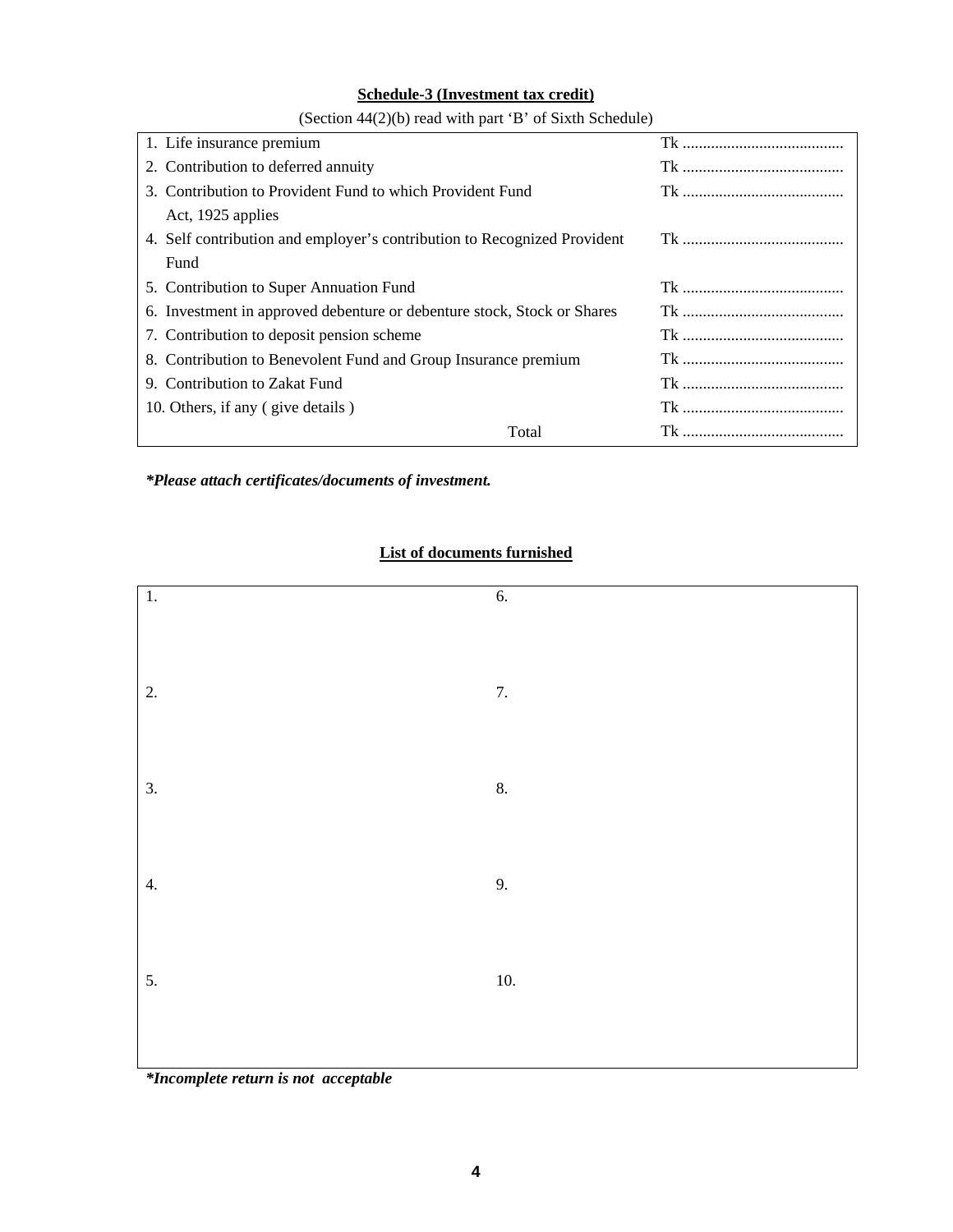# *IT-10B*

|                | <b>TIN</b><br>Name of the Assessee:                                                                                                                                                             |                          | $\blacksquare$ |           |  |                   |             |
|----------------|-------------------------------------------------------------------------------------------------------------------------------------------------------------------------------------------------|--------------------------|----------------|-----------|--|-------------------|-------------|
|                | 1. (a) Business Capital (Closing balance)<br>(b) Directors Shareholdings in Limited Companies (at cost)<br>Name of Companies<br>Number of shares                                                |                          |                |           |  | Tk.<br>Tk.        |             |
|                | 2. Non-Agricultural Property (at cost with legal expenses):<br>Land/House property (Description and location of property)                                                                       |                          |                |           |  | Tk.               |             |
| 3.             | <b>Agricultural Property (at cost with legal expenses):</b><br>Land (Total land and location of land property)                                                                                  |                          |                |           |  | Tk.               |             |
| 4.             | <b>Investments:</b><br>(a) Shares/Debentures<br>(b) Saving Certificate/Unit Certificate/Bond Tk.<br>(c) Prize bond/Savings Scheme<br>(d) Loans given<br>(e) Other Investment                    | Tk.<br>Tk.<br>Tk.<br>Tk. |                |           |  |                   |             |
|                |                                                                                                                                                                                                 |                          |                | $Total =$ |  | Tk.               |             |
| 5.<br>7.<br>8. | <b>Motor Vehicles (at cost):</b><br>Type of motor vehicle and Registration number<br>6. Jewellery (quantity and cost):<br><b>Furniture (at cost):</b><br><b>Electronic Equipment (at cost):</b> |                          |                |           |  | Tk.<br>Tk.<br>Tk. | $Tk_{1},,,$ |
| 9.             | <b>Cash Asset Outside Business:</b><br>(a) Cash in hand<br>(b) Cash at bank                                                                                                                     | Tk.<br>Tk.               |                |           |  |                   |             |
|                | (c) Other deposits                                                                                                                                                                              | Tk.                      |                |           |  |                   |             |
|                |                                                                                                                                                                                                 |                          |                | $Total =$ |  | Tk.               |             |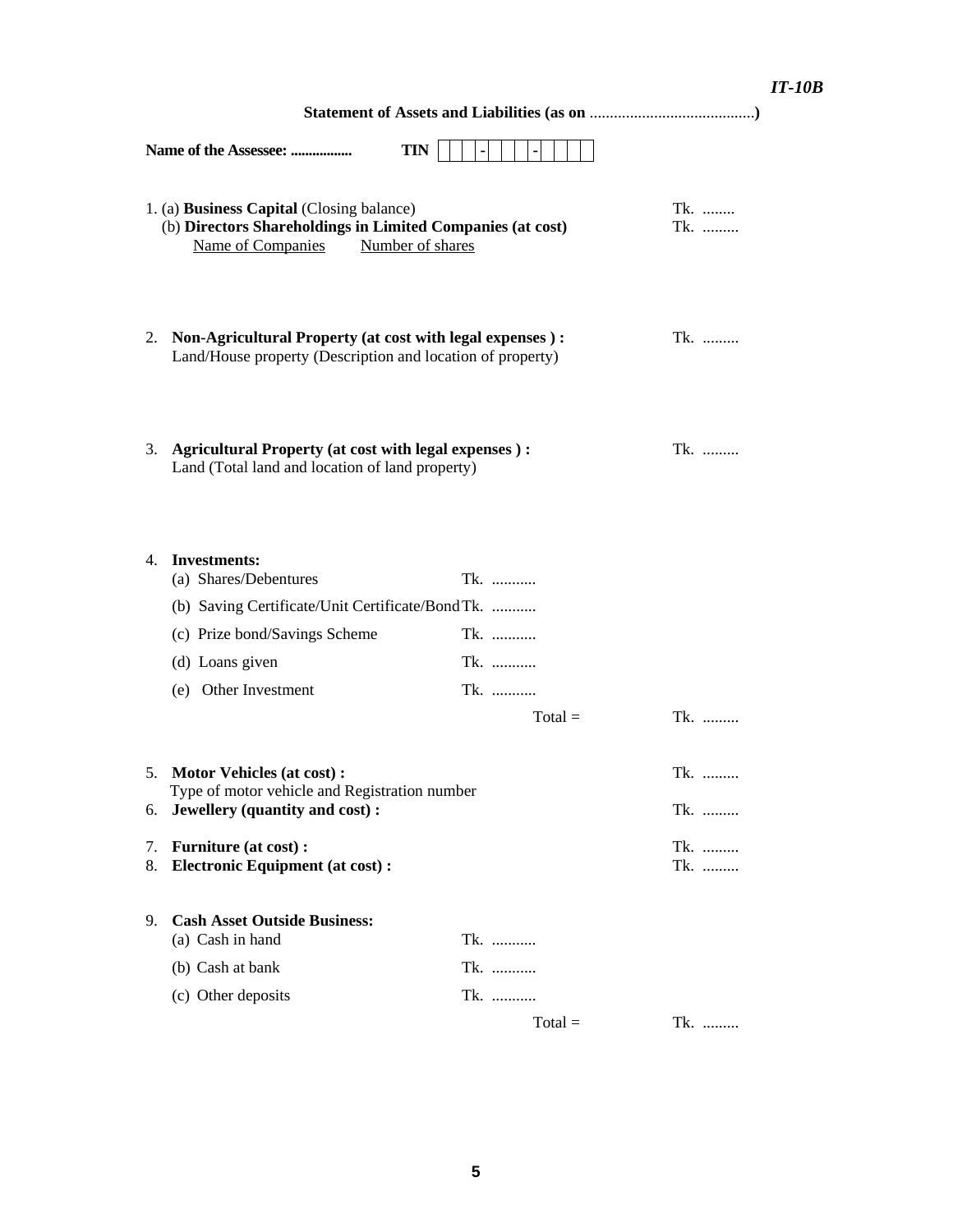|                                                                                                                                                                         | $B/F =$                    | Tk.        |
|-------------------------------------------------------------------------------------------------------------------------------------------------------------------------|----------------------------|------------|
| 10. Any other assets<br>(With details)                                                                                                                                  |                            | Tk.        |
| 11. Less Liabilities:<br>(a) Mortgages secured on property or land                                                                                                      | <b>Total Assets</b><br>Tk. | Tk.        |
| (b) Unsecured loans                                                                                                                                                     | Tk.                        |            |
| (c) Bank loan                                                                                                                                                           | Tk.                        |            |
| (d) Others                                                                                                                                                              | Tk.                        |            |
|                                                                                                                                                                         |                            |            |
|                                                                                                                                                                         | <b>Total Liabilities</b>   | Tk.        |
| 12. Net wealth as on last date of this income year<br>(Difference between total assets and total liabilities)<br>13. Net wealth as on last date of previous income year |                            | Tk.<br>Tk. |
| 14. Accretion in wealth (Difference between serial no. 12 and 13)                                                                                                       |                            | Tk.        |
| 15. (a) Family Expenditure: (Total expenditure as per Form IT 10 BB)<br>(b) Number of dependant children of the family:<br>Child<br>Adult                               |                            | Tk.        |
| 16. Total Accretion of wealth (Total of serial 14 and 15)                                                                                                               |                            | $Tk.$      |
| 17. Sources of Fund:<br>(i) Shown Return Income<br>(ii) Tax exempted/Tax free Income<br>(iii) Other receipts                                                            | Tk.<br>Tk.<br>Tk.          |            |
|                                                                                                                                                                         | Total source of Fund $=$   | Tk.        |
| 18. Difference (Between serial 16 and 17)                                                                                                                               |                            | Tk.        |
| I solemnly declare that to the best of my knowledge and belief the information given in the IT                                                                          |                            |            |

I solemnly declare that to the best of my knowledge and belief the information given in the IT-10B is correct and complete.

> Name & signature of the Assessee Date ....................

• *Assets and liabilities of self, spouse (if she/he is not an assessee), minor children and dependant(s) to be shown in the above statements. \*If needed, please use separate sheet.*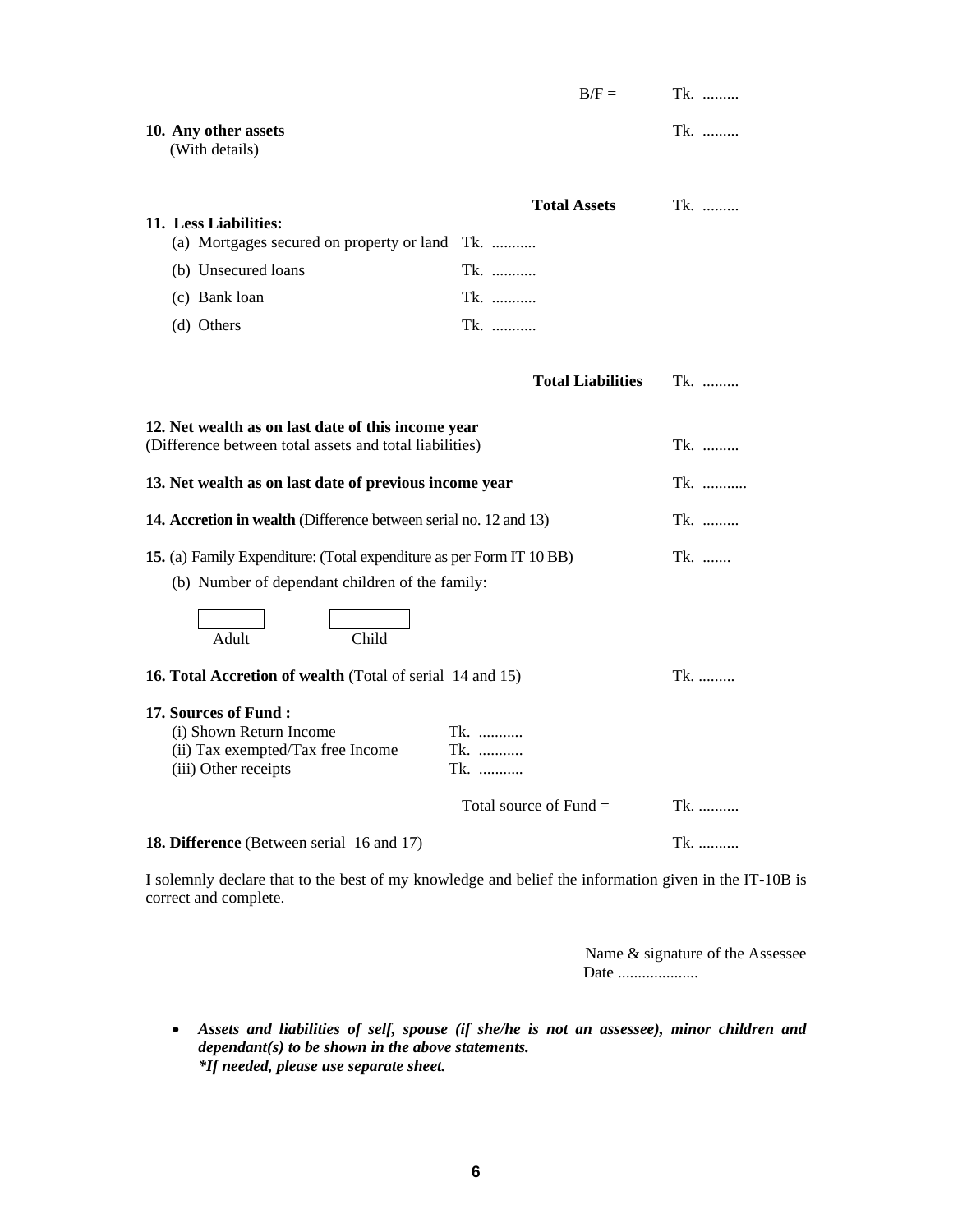### *Form No. IT-10BB*

#### **FORM**

### **Statement under section 75(2)(d)(i) and section 80 of the Income Tax Ordinance, 1984 (XXXVI of 1984) regarding particulars of life style**

| n |  |  |  |  |  |  |
|---|--|--|--|--|--|--|

| Serial<br>No.               | Particulars of Expenditure                                           | Amount of Tk. | Comments |
|-----------------------------|----------------------------------------------------------------------|---------------|----------|
| 1                           | Personal and fooding expenses                                        | Tk.           |          |
| $\mathcal{D}_{\mathcal{L}}$ | Tax paid including deduction at source of the last<br>financial year | Tk.           |          |
| 3                           | Accommodation expenses                                               | Tk.           |          |
| 4                           | Transport expenses                                                   | Tk.           |          |
| 5                           | Electricity Bill for residence                                       | Tk.           |          |
| 6                           | Wasa Bill for residence                                              | Tk.           |          |
| 7                           | Gas Bill for residence                                               | Tk.           |          |
| 8                           | Telephone Bill for residence                                         | Tk.           |          |
| 9                           | Education expenses for children                                      | Tk.           |          |
| 10                          | Personal expenses for Foreign travel                                 | Tk.           |          |
| 11                          | Festival and other special expenses, if any                          | Tk.           |          |
|                             | <b>Total Expenditure</b>                                             | Tk.           |          |

I solemnly declare that to the best of my knowledge and belief the information given in the IT-10BB is correct and complete.

> Name and signature of the Assessee Date ....................

*\*If needed, please use separate sheet.* 

 .............................................................................................................................................. **Acknowledgement Receipt of Income Tax Return** Name of the Assessee: ...................................................................... Assessment Year: .......……………. UTIN/TIN: - - Circle: .......... Taxes Zone .……………........